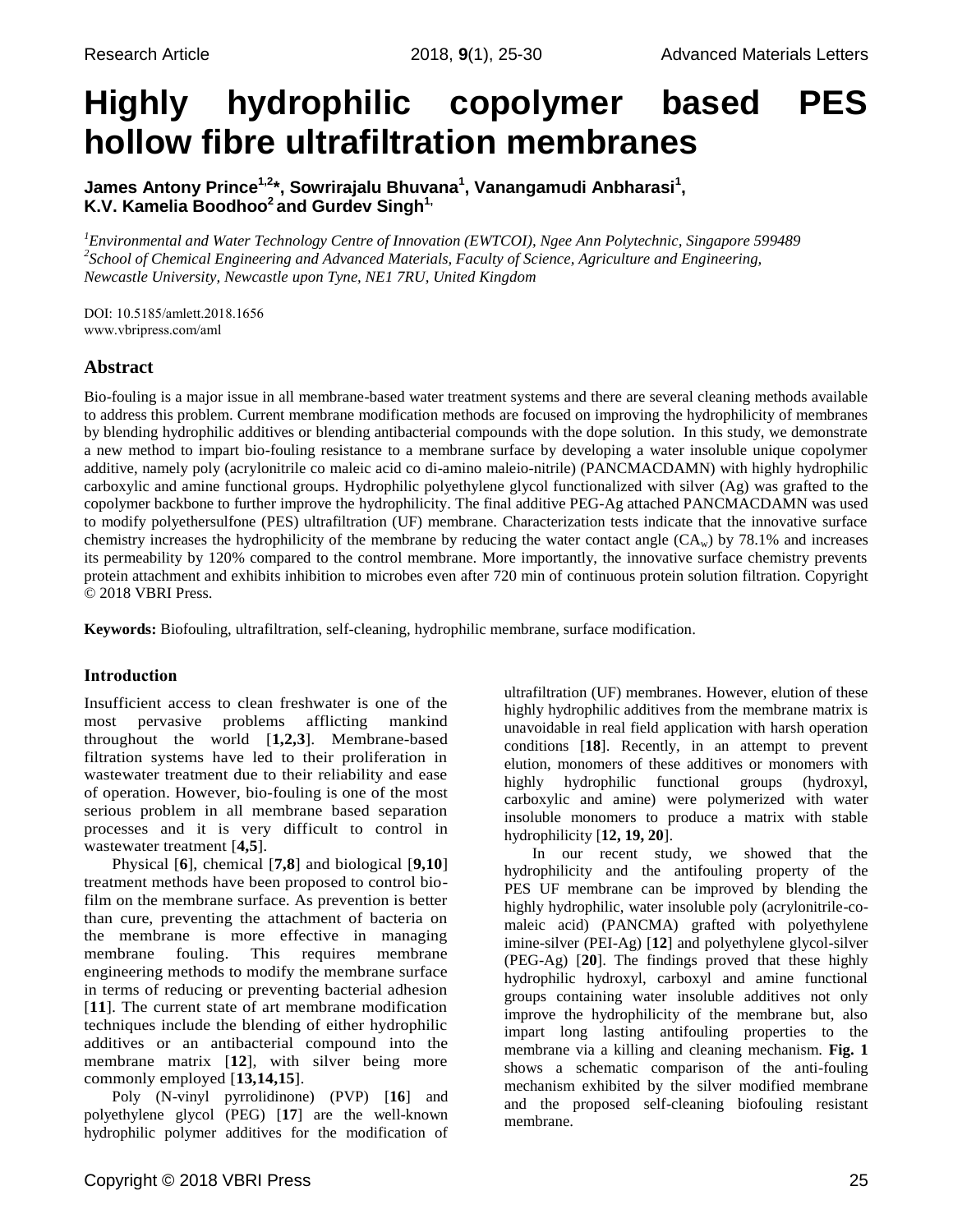

**Fig. 1**. Schematic representation of the silver modified membrane (a) and the proposed self-cleaning biofouling resistant membrane (b).

In this present study, we developed a novel biofouling resistant self-cleaning membrane by using a copolymer with hydrophilic carboxyl and amine groups immobilized with PEG and positively charged silver nanoparticle. In order to achieve this objective, monomers with the desired functional groups (acrylonitrile, maleic acid and di-amino maleio-nitrile) were chosen and polymerized to obtain the final polymer poly (acrylonitrile co maleic acid co di-amino maleio-nitrile) (PANCMACDAMN). PEG grafted with silver nanoparticles were covalently attached to the prepared copolymer additive by a thermal grafting method. The functionalized copolymer was then blended with PES to produce ultrafiltration membranes.

## **Experimental**

## *Materials*

Polyethersulphone (PES) powder was purchased from Sumitomo Chemicals pte ltd, Japan. Acrylonitrile, maleic anhydride, azoisobisbutyronitrile (AIBIN), silver nitrate  $(AgNO<sub>3</sub>)$  and polyethylene glycol (PEG) of molecular weight 400 were purchased from Sigma Aldrich with 99% purity. High purity ethanol, N-methyl-2- pyrolidone (NMP), polyvinyl pyrolidone (PVP-K30) and diethylene glycol (DEG) were also purchased from Sigma Aldrich and used as received. Water used for the reaction was distilled and de-ionized (DI) with a Milli-Q plus system from Millipore, Bedford, MA, USA.

## **Methods**

#### *Synthesis of poly (acrylonitrile co maleic acid co diamino maleio-nitrile) (PANCMACDAMN)*

Copolymerization of acrylonitrile, maleic anhydride and diaminomaleionitrile was performed using AIBN as initiator. Typically, to a reactor with 250 ml DI water at 90°C, 9.8 g maleic anhydride, 5.3 g acrylonitrile and 10 g of diaminomaleionitrile were added. The reactor was equipped with a mechanical stirrer, thermometer, and nitrogen inlet tube. After complete dissolution, 1.85 g AIBIN was added into the stirring solution while maintaining the reaction temperature at 90°C under nitrogen atmosphere. The copolymerization was continued for 5 hrs, after which, the precipitated copolymer was filtered and washed with excess deionized water and ethanol to remove residual monomers. After thorough drying in a vacuum oven at  $70^{\circ}$ C overnight, the synthesized PANCMACDAMN was further functionalized with PEG and Ag before being used as an additive to prepare the PES dope solution.

# *Attachment of PEG and Ag with PANCMACDAMN*

To further functionalize the copolymer, 25 g of PANCMACDAMN was dissolved in 200ml of NMP. After complete dissolution, about 10 g of PEG and 1 g of silver nitrate was added to the solution and allowed to stir at 80°C for about 8 hrs. 10ml of 0.1 M solution of sodium borohydride was slowly added to the above solution and allowed to stir at the same temperature for another 3 hours. Finally, the solution was precipitated in methanol and filtered and washed with ethanol to obtain functionalized PANCMACDAMN. **Fig. 2,** shows the schematic representation of the Synthesis of PANCMACDAMN and attachment of PEG and Ag with PANCMACDAMN.



**Fig. 2.** Synthesis of PANCMACDAMN and attachment of PEG and Ag with PANCMACDAMN.

#### *Preparation of membranes by dry wet spinning*

The PES hollow fiber membranes were prepared by dry wet spinning method. PES was used as the base polymer, NMP was the base solvent, DI water was used as a nonsolvent and two additives, PVP-K-30 as pore forming agent and hydrophilic PEG and silver grafted PANCMACDAMN were used to improve the surface property of the membrane. The composition of the casting solution consists of 21 wt% PES, 5 wt% PVP-K-30, 5wt% DEG, 59~69 wt% NMP and 0-10wt% PANCMACDAMN, (M1-0%, M2-2.5%, M3-5%,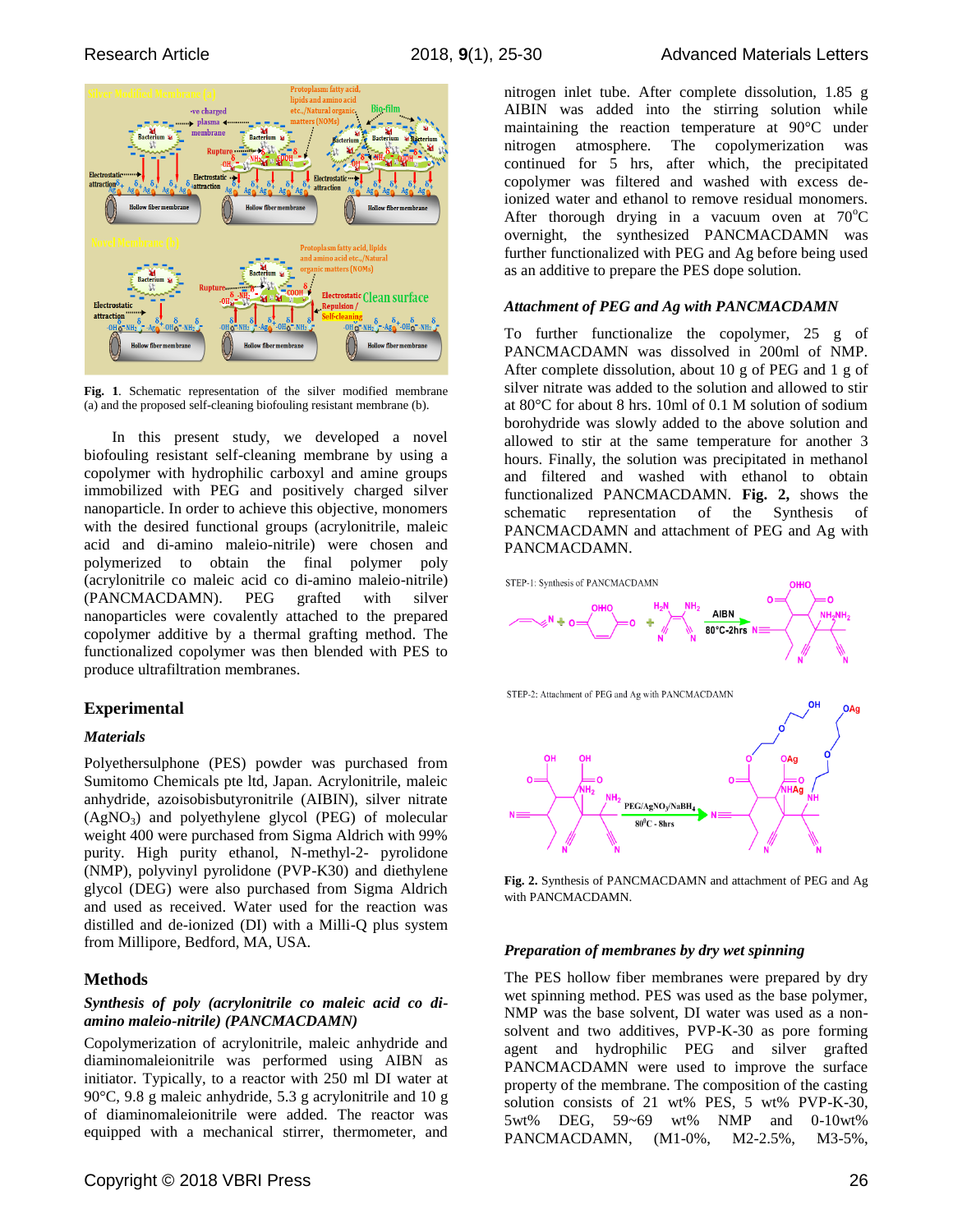M4-7.5% and M5-10%) respectively. The composition of the dope solutions and the phase behavior of the dope solutions are shown in **Fig. 3.**



**Fig. 3.** Phase diagram of the dope composition with optimization direction.

PVP powder was first added into the NMP/DEG mixture in a round bottom (RB) flask and the solution was stirred by a mechanical stirrer for at least 1 hour. After complete dissolution of PVP, PEG-Ag grafted PANCMACDAMN and PES were added and allowed to stir at a constant speed of 250~350 rpm for at least 24 h at  $80^\circ$  C, to obtain a completely dissolved homogeneous polymeric solution. All dope solutions from M0-M5 were used to fabricate the membranes. The dope solution was poured into the polymer tank and degassed at a vacuum pressure of -0.6 bar for 20 min. Nitrogen gas was purged into the dope tank to create an inert atmosphere and to push the polymer to the polymer pump. NMP and water were mixed in 80:20 volume ratio and poured into the bore liquid tank. The polymer solution and the bore liquid were pumped to the spinneret (OD 1.2mm, ID 0.6 mm). The air gap was fixed at 10mm. The hollow fiber membranes were fabricated at around  $25^{\circ}$ C and at around 65% relative humidity with a take up speed of 0.25 m/s. The membrane turned opaque soon after coming into contact with water which indicates that the coagulation and precipitation of PES from the solution and finally a translucent, white hollow fiber membrane was formed. The membrane was then collected from the winder and left inside a water tank (post coagulation tank) for a minimum of 24 hrs to washout the residual NMP, DEG and PVP that was not removed from the solution at the point of coagulation. All the prepared membranes were immersed into a post treatment solution of 40% ethanol and 60% glycerin before testing the clean water flux.

#### **Results and discussion**

#### *Molecular weight analysis*

Gel Permeation chromatography (GPC) was used to study the molecular weight (Mw) and the molecular weight distribution of the synthesized polymer with respect to polystyrene standards. From the analysis, the molecular weight of the polymer was found to be around 95971 g/mol. The number average molecular weight was around 75800 g/mol. The polydispersity index (Mw/Mn) was calculated to be 1.27. This analysis confirms the high molecular weight of the synthesized polymer with controlled polymer width.

#### *Fourier Transform Infra-Red analysis (FTIR)*

PES and PES/PEG-Ag grafted PANCMACDAMN hybrid hollow fibers were successfully fabricated by using the dry wet spinning process. FTIR analysis was used for the structural confirmation of incorporation of PEG-Ag grafted PANCMACDAMN into PES matrix. The FTIR spectrum is shown in **Fig.4**.



**Fig. 4.** FTIR spectrum of the new additive PANCMACDAMN and presence of the new additive in the modified PES membranes.

The vibrational peak at  $2921 \text{cm}^{-1}$  can be assigned to the –CH stretching vibration of the PES, PEG and PANCMACDAMN. The peak at  $2241 \text{cm}^{-1}$  can be assigned to the CN stretching peak for nitrile group of the co-polymer. The peaks at  $3492 \text{cm}^{-1}$  and  $1690 \text{cm}^{-1}$  can be assigned to the OH stretching vibration of the PEG and the carbonyl stretching vibrations of the acid groups in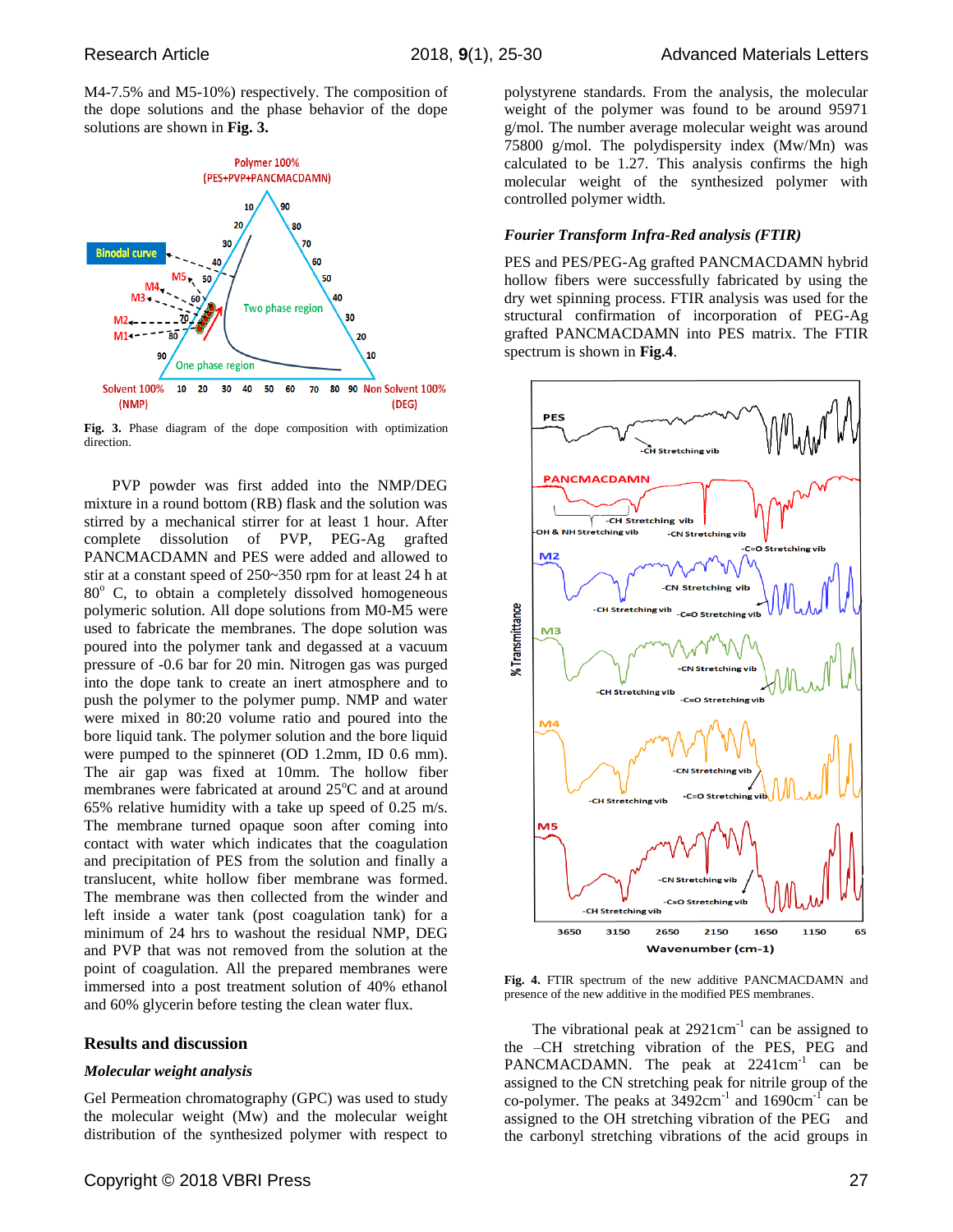copolymer respectively. All these peaks confirms the presence of PEG-Ag grafted PANCMACDAMN in PES matrix. It can also be observed that the peak intensity of the copolymer increases with increase in concentration.

## *Morphological analysis*

The hollow fiber membranes fabricated through dry-wet spinning process had an average inner diameter of 0.6mm and an outer diameter of 1.2mm. The cross-section morphology of all the prepared hollow fiber membranes were examined using SEM and the micrographs of the control sample (M1) and the best performing membrane sample (M4) are presented in **Fig.5 (a, b)**.

The morphology analysis shows that the hollow fibers exhibit different internal structures depending on their composition. M1 is the neat PES membrane which shows the presence of large number of macro voids in its internal structure. When the PANCMACDAMN concentration increased from 2.5 wt% to 10wt%, the void structure diminished gradually and formation of uniform sponge like structures over the membrane cross section was observed. This can be explained by the increase in viscosity of the polymer solution with increase in PANCMACDAMN concentration. Generally, an increase in solution viscosity slows down the diffusion of nonsolvent into the membrane which in turn decreases the rate of coagulation. The cross-section morphology and uniform distribution of silver in membrane sample M4 can be observed from **Fig. 5 (c)**.

## *Leaching test for silver*

The membrane samples grafted with PEG-Ag functionalized PANCMACDAMN were washed with excess DI water for 2 hours and dried at room temperature before testing. The dried samples of M2, M3, M4 and M5 were immersed in DI water and ultra-sonicated at 37 kW for 60 mins. After ultra-sonication, the water was analyzed using inductively coupled plasma atomic emission spectroscopy (ICP-OES). The leached silver was found to be less than 0.01% for all the samples. This confirmed strong covalent bonding of silver with the functional groups of the PANCMACDAMN, which prevents the leaching of silver.

## *Contact angle*

The hydrophilicity of the membrane was measured by their water contact angle and the results are tabulated in **Table 1.**

| <b>Sample</b><br>ID | CAw<br>(°)     | Pore size<br>$(\mu m)$ | <b>PWF</b><br>(LMH) |
|---------------------|----------------|------------------------|---------------------|
| M1                  | $64.6 \pm 3.2$ | $0.07 \pm 0.02$        | $477.6 \pm 18.2$    |
| M <sup>2</sup>      | $49.1 \pm 1.7$ | $0.07 \pm 0.02$        | $666.2 \pm 22.0$    |
| M3                  | $32.4 \pm 2.0$ | $0.06 \pm 0.025$       | $858.6 \pm 27.1$    |
| M4                  | $18.7 \pm 1.3$ | $0.05 \pm 0.02$        | $1050.2 \pm 24$     |
| M <sub>5</sub>      | $14.2 + 2.3$   | $0.04 \pm 0.02$        | $984.6 \pm 14.1$    |



**Fig. 5.** SEM image (cross section) of control membrane M1 (a) and modified (best performing) hollow fiber membranes sample M4 (b) Elemental mapping of modified (best performing) hollow fiber membranes sample M4 (c).

With M1 being the control, the rest of the samples showed a decrease in water contact angle with an increase in PANCMACDAMN concentration. The lowest water contact angle was exhibited by M5 with  $14.2 \pm 2.3^{\circ}$ , which is 78.1% lower than that of the control membrane (contact angle of control membrane was  $64.6 \pm 3.2^{\circ}$ ). This significant drop in contact angle was achieved mainly because of the incorporation of hydrophilic PANCMACDAMN grafted PEG-Ag to PES matrix.

The hydrophilic groups in the copolymer additive attracts water more effectively and hence a drop in Contact angle was achieved. This is similar to Zhu et al., who has reported a 25% reduction in contact angle of PES membrane by blending 2% of Styrene –co- maleic acid [**21**].

## *Pore size analysis*

The average pore size of the control PES membrane (M1) and the PEG-Ag grafted PANCMACDAMN modified PES membrane samples M2, M3, M4 and M5 are presented in **Table 1.** The experimental data indicates that the mean pore size of the membranes decreases gradually with increase in the PANCMACDAMN concentration. This may be due to the increase in viscosity and coagulation of the dope solution. Generally, pores in the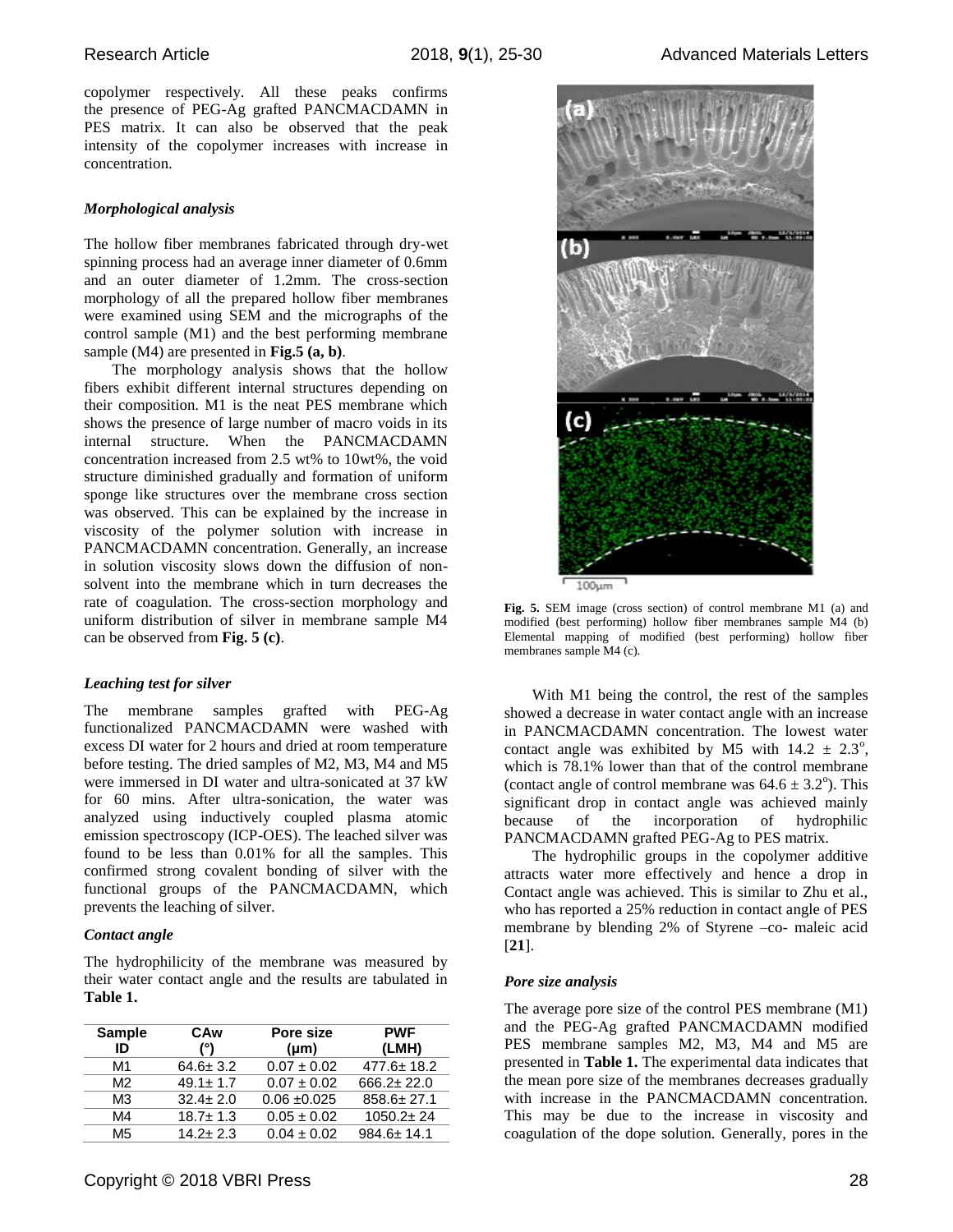membranes are formed by diffusion of non-solvent from coagulation bath into the membrane matrix and the desolvation of casting solvent. If the solution viscosity increases, the diffusion of coagulant into the casting solution will be reduced and hence the macro voids can be reduced. The dense surface generally forms when a high ratio of the solvent out flow occurs compared to the nonsolvent inflow.The lowest average pore size achieved was  $0.04 \pm 0.02 \mu m$  for membrane sample M5 whereas the control membrane exhibited a mean pore size of  $0.07 \pm 0.02 \mu m$ .

## **Membrane performance analysis**

## *Clean water flux*

The membranes M1-M5 were tested to evaluate the clean water flux of the membrane by using a cross flow filtration setup at a constant feed pressure of 1bar and the results are presented in **Table 1**. All membranes were tested in the system under similar conditions with M1 as the control. The pure water flux of the membrane increased with increasing PEG-Ag functionalized PANCMACDAMN concentration. The highest flux achieved in this study was  $1050.2 \pm 24$  LMH for the membrane sample M4 which is around 120% higher than the control membrane M1 (477.6  $\pm$  18.2 LMH). This improvement is mainly due to the increase in the membrane hydrophilicity provided by the incorporation of polymer additive. The copolymer additive contains hydrophilic hydroxyl (-OH), amine (-NH<sub>2</sub>) and acid (-COOH) groups. This observation replicates the previous results reported in literature on the flux improvement achieved by the incorporation of hydrophilic additives. When a water molecule comes in contact with these functional groups, they from hydrogen bonding with water and thereby they increase the permeability of a membrane. However, when compared to M4, sample M5 gives slightly lower flux due to the slight reduction in membrane pore size or pore compression.

## *Fouling evaluation using Bovine Serum Albumin (BSA) solution*

In order to evaluate the effect of the PEG-Ag grafted PANCMACDAMN on the membrane, the control M1 and the best performing membrane sample M4 were chosen on the basis of pure water flux permeability tests (**Table 1**). A 12hrs filtration test was conducted using 10ppm BSA in DI water as a feed solution. For this filtration test, three membrane modules for each membrane (Control and modified) were subjected for testing under same conditions simultaneously and the average permeability was taken and reported here. The results are summarized in **Fig. 6 (b).** It is observed that the PEG-Ag grafted PANCMACDAMN modified membrane sample M4 gives a more stable flux compared to the control membrane sample M1. **Fig.6 (c)** shows the normalized permeability (*J*/*J0*) or flux drop over time for the BSA filtration test. The flux drop for the membrane M4 is only 14.29% of the initial flux after 9hrs protein separation whereas the flux drop for control membrane M1is 60% for the same duration of operation. The obtained results highlight that the presence of negatively charged –OH, and –COOH functional groups on the PEG-Ag grafted PANCMACDAMN can best repel the protein from the surface of the membrane. In order to evaluate the selectivity and the filtration efficiency of the membrane, the total organic carbon (TOC) of the feed BSA solution and permeate water were measured (4 samples were collected every 60mins with 15mins frequency and the TOC was measured in order to get the average TOC removal over time). The percentage of TOC rejection was calculated and presented in **Fig. 6(d).**



Fig. 6. Clean water flux for the control membrane sample M1 and the best performing membrane sample M4 at 1bar feed pressure (a), Permeation flux during long time run with 10ppm BSA solution at 1bar feed pressure for the samples (b), normalized water permeability for the BSA solution separation during long time run (c) and BSA protein (TOC) removal efficiency / selectivity of the membranes in % (d) Confocal lacer scanning (CLSM) image of control (M1) and best performing membrane sample (M4) after protein filtration (e).

From the experimental data, it is found that, the TOC removal of the membrane M4 is higher and more stable compared to membrane M1. This result also confirms the increased hydrophilicity of the PEG-Ag grafted PANCMACDAMN blended membrane. Recent studies have also shown that the negative surface charge of the membrane prevents the deposition of the negatively charged colloidal particles such as proteins, lipids and